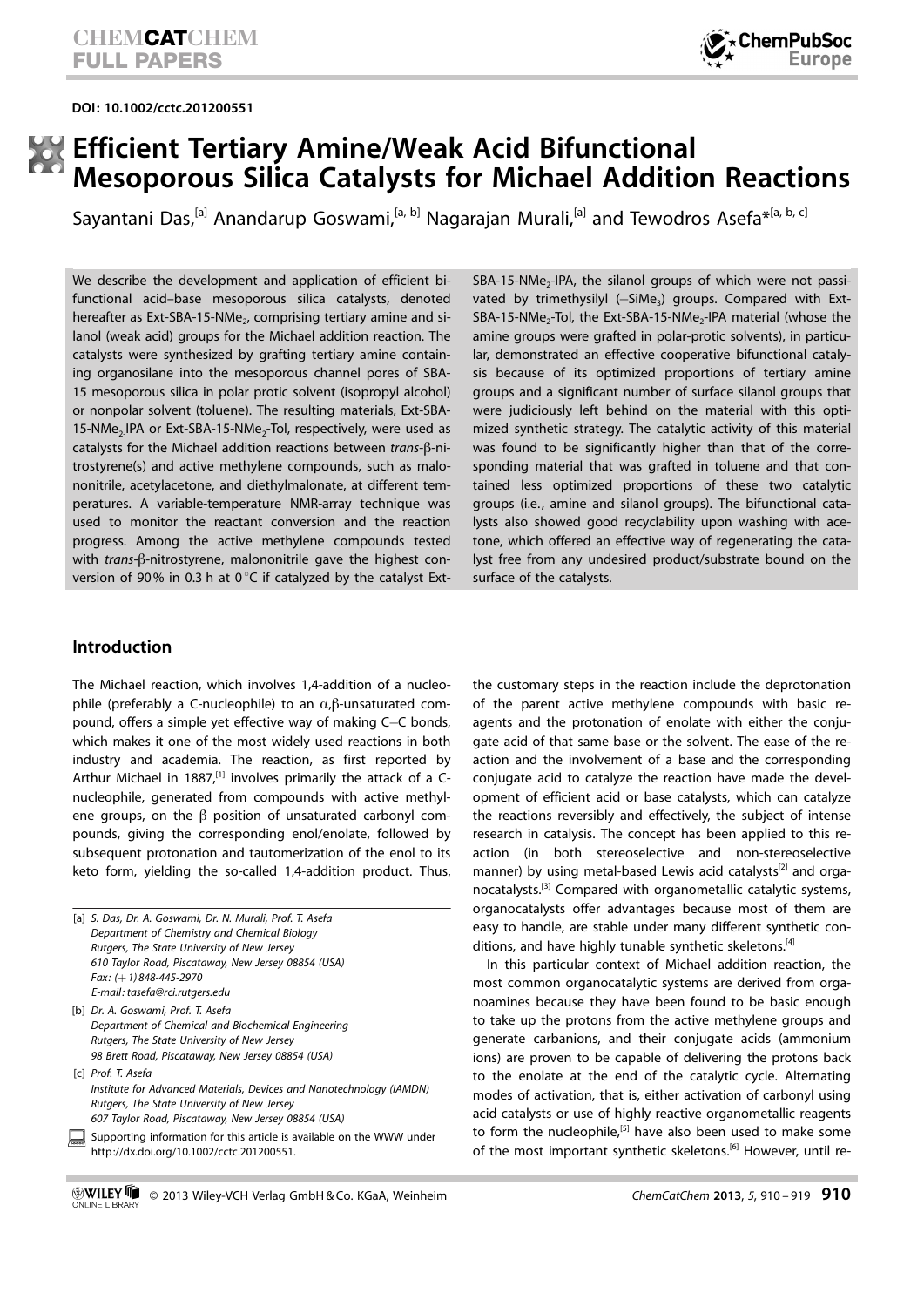cently, the possibility of combining more than one catalytic system for the Michael reaction remained relatively unexplored owing to poor compatibility between a base and an acid catalytic group within the same system. This compatibility issue has lately been circumvented by the use of urea-based hydrogen-bonding homogeneous catalytic systems. The pioneering works by Rawal,<sup>[7]</sup> Takemoto,<sup>[8]</sup> Jacobsen,<sup>[9]</sup> Macmillan,<sup>[10]</sup> and others<sup>[11]</sup> toward the development of these types of bifunctional catalysts (as well as their asymmetric variants) illustrated the importance of such a simple, but novel, idea of dual activation in this type of reaction. In addition to urea, silanols (Si-OH), in both homogeneous and heterogeneous forms, are attracting more attention as catalysts or co-catalytic species for a number of reactions. The recent work by Franz<sup>[12]</sup> and Mattson<sup>[13]</sup> showed that silanols could show paramount catalytic activities in reactions such as Michael, aldol, and Diels–Alder reactions. The group of homogeneous catalysts these two research groups reported have well-designed silanols with both sterically and electronically controlled substituents around the silicon atoms so that the silanols avoid potential self-condensation (the possible self-condensation of silanols is one of the main reasons for the difficulty in the synthesis of homogeneous silanol-based catalytic systems). This in turn enabled silanols to activate electrophiles without compromising their catalytic activity. The latest study by Franz even demonstrated that by carefully choosing the substituents on the silanol moiety, these types of catalysts can also be used as bifunctional catalysts for enantioselective aldol reactions.<sup>[14]</sup> Intrigued by these results and our recent success in the field of heterogeneous cataly- $\sin$ ,<sup>[15]</sup> we investigated the possibility of using amine-functionalized mesoporous silica materials, which inherently contain silanol groups or can be judiciously made to contain more optimized density of silanol (weak acid) groups, as acid–base bifunctional organocatalysts for the Michael addition reaction.

Since the discovery in early 1990s, significant progress has been made in the field of the synthesis of various mesoporous silica materials and their potential applications as support materials for heterogeneous catalysts.<sup>[16]</sup> This development can generally be attributed to the unique chemical and conducive physical properties of these types of materials as catalyst sup-

ports, among many other things. In addition to the common advantages of heterogeneous catalysts compared to their homogeneous counterparts (e.g., less waste generation, easy work-up methods, and recyclability), the resulting mesoporous silica-supported heterogeneous catalytic materials offer high surface areas, which provide large contact areas between reactants and catalytic sites and thus high catalytic activity. In addition, these catalysts can serve as shape-/size-selective catalysts as a result of their uniform yet controllable nanometer pores, which allow controlled molecular diffusion of reactants. Moreover, besides their catalytically active groups, further functional groups can easily be introduced into these materials by either grafting or co-condensation synthetic methods. This in turn can result in surface modification and controllable physical and chemical properties, and thus efficient and tunable catalytic activities.[17]

Among many types of organofunctionalized mesoporous materials, amino-functionalized hybrid mesoporous organosilica materials are well known for their catalytic activity in various carbon–carbon bond-forming reactions. Studies have shown that the presence of significant numbers of residual surface silanol groups can be beneficial for the catalytic performance of these materials, especially if an appropriate density of catalytic functional groups, such as organoamines, is present in their channel pores.[18] This has encouraged us to develop a similar type of catalytic system that utilizes both silanol (as a hydrogen-bonding cocatalyst) and tertiary amine (as a base catalyst) as a mode of dual activation toward the Michael reaction. We herein report the synthesis of bifunctional mesoporous catalysts containing optimized density of tertiary amine and silanol groups and the use of the resulting materials as effective bifunctional catalysts for the Michael addition reactions between various nitroalkenes and active methylene compounds.

#### Results and Discussion

#### Synthesis of tertiary amine-functionalized SBA-15 mesoporous silica materials or bifunctional catalysts

The synthesis of the bifunctional catalyst Ext-SBA-15-NMe<sub>2</sub>-Tol (1) or Ext-SBA-15-NMe<sub>2</sub>-IPA (1') containing tertiary organoamine and silanol groups was achieved by stirring Ext-SBA-15 with an excess amount of 3-(N,N-dimethylaminopropyl)trimethoxysilane (DATS) in toluene or isopropyl alcohol, respectively, at 80 $\degree$ C for 6 h. The corresponding control samples, labeled as Cap-SBA-15-NMe<sub>2</sub>-Tol (or 2) and Cap-SBA-15-NMe<sub>2</sub>-IPA (or 2'), respectively, were prepared by capping the external silanol (weak acid) groups of Ext-SBA-15-NMe<sub>2</sub>-Tol or Ext-SBA-15- $NMe<sub>2</sub>$ -IPA with methyl groups by using hexamethyldisilazane



Scheme 1. Synthesis of Ext-SBA-15-NMe<sub>2</sub>-Tol (1) and Cap-SBA-15-NMe<sub>2</sub>-Tol (2).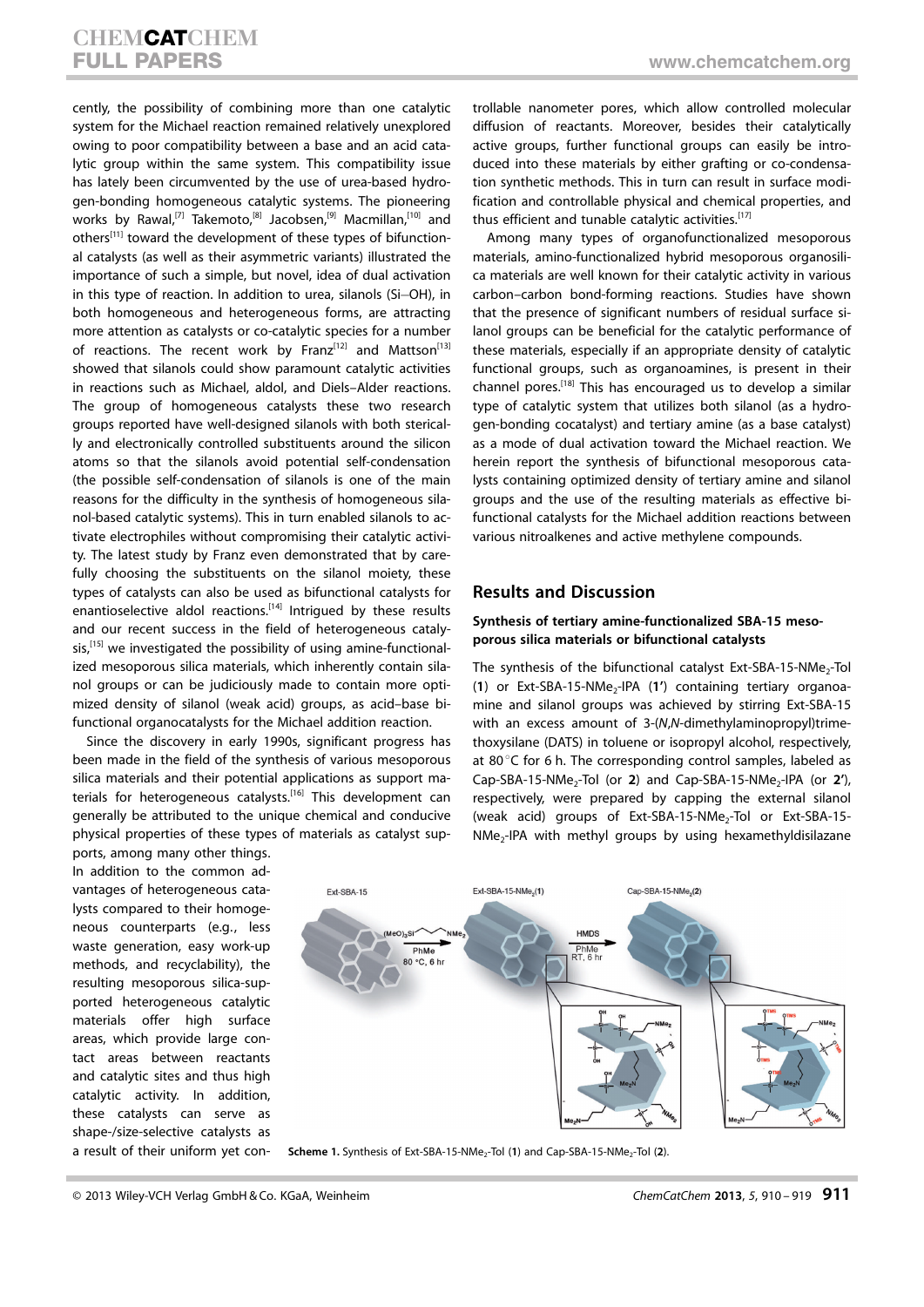(HMDS), as depicted in Scheme 1. The latter samples, Cap-SBA-15-NMe<sub>2</sub>-Tol (2) and Cap-SBA-15-NMe<sub>2</sub>-IPA (or 2'), respectively, were synthesized so that its accessible silanol groups would be protected by trimethylsilyl (-SiMe<sub>3</sub>) groups and the resulting catalysts would have no accessible external silanol (active weak acid) groups, which could aid in hydrogen bonding during the Michael reaction. Thus, by using these materials (2 and 2') as reference, the effect of silanol groups as acid co-catalysts in the bifunctional catalysts (1 and 1') for the Michael reaction was investigated.



Figure 1. Nitrogen adsorption/desorption isotherm and pore size distribution of Ext-SBA-15 ( $\blacksquare$ ), Ext-SBA-15-NMe<sub>2</sub>-Tol ( $\blacksquare$ ), and Cap-SBA-15-NMe<sub>2</sub>-Tol  $\left( \blacksquare \right)$ .

The  $N_2$  gas adsorption/desorption measurements were performed to characterize the mesoporous structure, surface area, and pore diameter of the catalysts and their parent materials. The  $N_2$  gas adsorption measurements showed type IV isotherms, which were characteristic of mesoporous materials (Figure 1). The  $N_2$  gas adsorption measurements also revealed that the BJH pore size distribution of the materials was monodisperse. The BET surface area and average pore diameter of the parent material (SBA-15) were 427  $m^2g^{-1}$  and 11.8 nm, respectively, whereas the surface area and pore diameter of Ext-SBA-15-NMe<sub>2</sub>-Tol (1) were 235  $m^2g^{-1}$  and 8.4 nm, respectively, and those of Cap-SBA-15-NMe<sub>2</sub>-Tol (2) were 225  $m^2g^{-1}$  and 8.4 nm, respectively. The decrease in surface area and pore diameter in the organo-functionalized materials compared with the parent material was expected because of the presence of



Figure 2. TEM images of Ext-SBA-15-NMe<sub>2</sub>-Tol.

grafted organoamine (and trimethylsilyl) groups in the pores of these materials.

The materials, both before and after postgrafting with organosilanes, were also characterized by powder XRD (Figure S1) and TEM (Figure 2). The XRD pattern of all the samples showed a sharp peak corresponding to the (100) peak and very small peaks corresponding to the (110) and (200) peaks of hexagonally ordered mesostructured materials. The Bragg peaks remained intact after postgrafting of the materials with organoamine groups, which indicated that the mesostructures were stable after the postgrafting synthetic step. By indexing the (100) peak, the materials' unit cell sizes were found to be 11–12 nm. These and other physical properties of the materials are listed in Table S1. The TEM images of the samples confirmed the presence of ordered mesostructures in the materials (Figure 2).

The TGA traces of the organoamine- (and trimethylsilyl-) functionalized mesoporous silica materials (catalysts) (Figure 3) demonstrated a slight weight loss below 100 $\degree$ C for all the sam-



Figure 3. Thermogravimetric traces of Ext-SBA-15, Ext-SBA-15-NMe<sub>2</sub>-Tol, and Cap-SBA-15-NMe<sub>2</sub>-Tol.

ples because of the loss of water adsorbed on the materials. The weight loss in Ext-SBA-15 (extracted mesoporous silica) in between 100 and 600 $^{\circ}$ C was attributed mainly to residual templating agent and partly to water formed by condensation from the surface silanol groups of the material. The weight losses in the range between 100 and 600 $\degree$ C from the catalysts were predominantly due to the loss of the organoamine (or  $-$ SiMe<sub>3</sub> trimethylsilyl) groups. The Ext-SBA-15-NMe<sub>2</sub>-Tol and Cap- $SBA-15-NMe<sub>2</sub>-Tol$  samples showed a similar weight loss  $(\approx 21\%)$ .

The catalysts Ext-SBA-15-NMe<sub>2</sub>-Tol, Cap-SBA-15-NMe<sub>2</sub>-Tol, and Cap-SBA-15-NMe<sub>2</sub>-IPA were characterized by  $^{13}$ C cross-polarization magic angle spinning (CP-MAS), <sup>29</sup>Si CP-MAS, and <sup>29</sup>Si MAS (<sup>29</sup>Si-<sup>1</sup>H-decoupled) solid-state NMR spectroscopy (Figure S2). In the case of 13C CP-MAS NMR spectrum for Ext-SBA- $15\text{-}N$ Me<sub>2</sub>-Tol, the peaks at 10.2, 20.1, 43.2, and 61.6 ppm were designated as C4, C3, C1 (NMe<sub>2</sub>), and C2 of alkylamine groups (Figure 4). The peaks marked with asterisks (\*) correspond to the peaks from residual surfactants.<sup>[19]</sup> A similar pattern (as well as a similar chemical shift) was observed in the case of Cap-SBA-15-NMe<sub>2</sub>-Tol. However, the peaks corresponding to methyl groups that resulted from the capping of -Si-OH groups did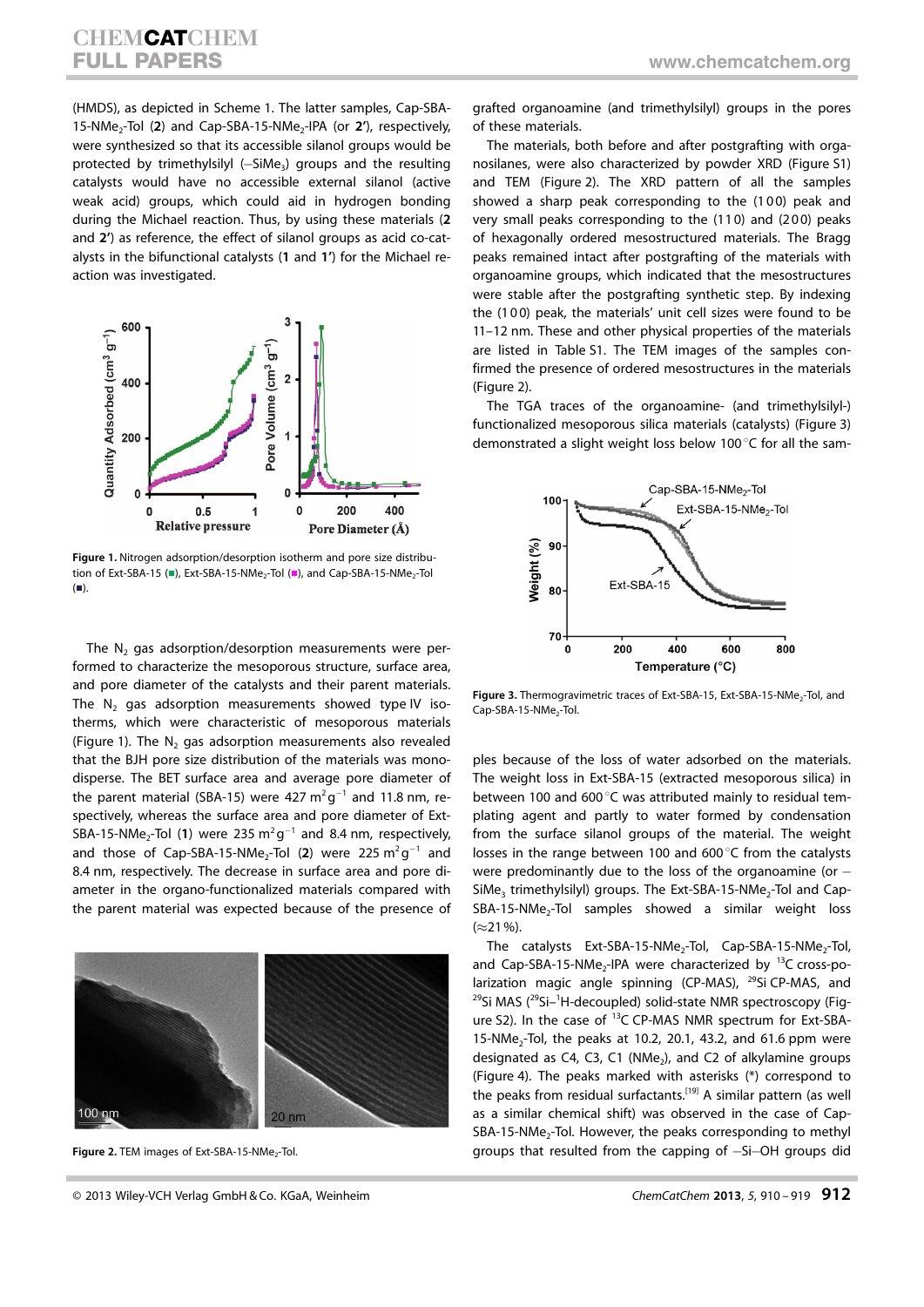# **CHEMCATCHEM** FULL PAPERS WWW.chemcatchem.org



action between trans-ß-nitrostyr-

ene and active methylene compounds at various temperatures  $(Scheme 2)$ . Cap-SBA-15-NMe<sub>2</sub>-Tol, which does not have active residual silanol (weak acid) groups in it, was used as the reference material to establish the combined effect of both the amine catalyst and the surface silanol groups of Ext-SBA-15- NMe<sub>2</sub>-Tol on the reaction. Although the effect was less prominent at higher temperatures, the reaction was found to be faster with Ext-SBA-15-NMe<sub>2</sub>-Tol than with  $Cap-SBA-15-NMe<sub>2</sub>-Tol.$ This was presumably because the surface silanol groups in the former aided in the hydrogen

Figure 4. <sup>13</sup>C CP-MAS spectra and their peak assignments for Ext-SBA-15-NMe<sub>2</sub>-IPA and Cap-SBA-15-NMe<sub>2</sub>-IPA.

not show up in the spectra (at least under the same experimental conditions). Contrarily, in the case of Cap-SBA-15-NMe<sub>2</sub>-IPA, the peak at 0.82 ppm indicating the presence of  $-$ O $-$ SiMe<sub>3</sub> in the material was seen.<sup>[20]</sup> Based on these observations, it seems likely that because of the higher degree of grafting in toluene,<sup>[15]</sup> the number of free –Si–OH groups reduces, which results in less number of free -Si-OH groups for HMDS capping; however, in the case of grafting in isopropanol, the relative number of -Si-OH sites remains significant owing to less grafting in the previous step.<sup>[15b]</sup> As a result, the latter material reacts significantly upon treatment with HMDS and gives more  $-$ O $-$ SiMe<sub>3</sub> groups that show up in its  $^{13}$ C CP-MAS spectrum. Our effort to characterize this further by using <sup>29</sup>Si CP-MAS and <sup>29</sup>Si-<sup>1</sup>H-decoupling experiments offered satisfactory information regarding the Q(s) and T(s) states of the material; however, the spectra failed to show the peaks for the M state corresponding to the silicon atoms in  $-OSiMe<sub>3</sub>$  in the Cap-SBA-15- $NMe<sub>2</sub>$  sample under the same experimental conditions because of low signal-to-noise ratio as well as relatively lower number of possible  $-SiMe<sub>3</sub>$  capping sites in it.<sup>[21]</sup> A comparative study of Ext-SBA-15-NMe<sub>2</sub> and Cap-SBA-15-NMe<sub>2</sub> (obtained from the same batch of SBA-15) revealed that the Ext-SBA-15-NMe<sub>2</sub> sample had a higher percentage of T(s) states (Figure S2). However, the apparent discrepancy in the percentage of T states between the two Cap-SBA-15-NMe<sub>2</sub> samples could presumably stem from the different batches of the SBA-15 precursor used during the experiments in addition to their low signal-to-noise ratios. The amount of amine groups present in both catalysts was obtained by using CHN elemental analysis (Table S2).

#### Catalytic activity of the catalysts in the Michael addition reaction

First, the catalytic activities of Ext-SBA-15-NMe<sub>2</sub>-Tol and Cap- $SBA-15-NMe<sub>2</sub>-Tol$  were investigated in the Michael addition re-



Scheme 2. The Michael addition reaction between nitrostyrene (or p-substituted nitrostyrenes) and various active methylene compounds.



Figure 5. Proposed mechanism of dual activation involving hydrogen bonding by acid–base bifunctional mesoporous catalysts in the Michael addition reaction.

bonding of the substrate, which was absent in the latter catalyst. In other words, the Si-OH groups in the former activated the nitro group of nitrostyrene, which makes it more electrophilic, and thus a facile addition of the nucleophile occurred (Figure 5).

The extent of dual activation by acid and base groups as well as how concerted such a process can be still remain to be areas of active research, although various models have been proposed in the case of some homogeneous versions. In most of the organocatalytic asymmetric Michael reactions, the activation of nucleophiles (in this case, active methylene compounds) by an amine-based catalytic system is well precedent and can certainly be extended to our case. However, the other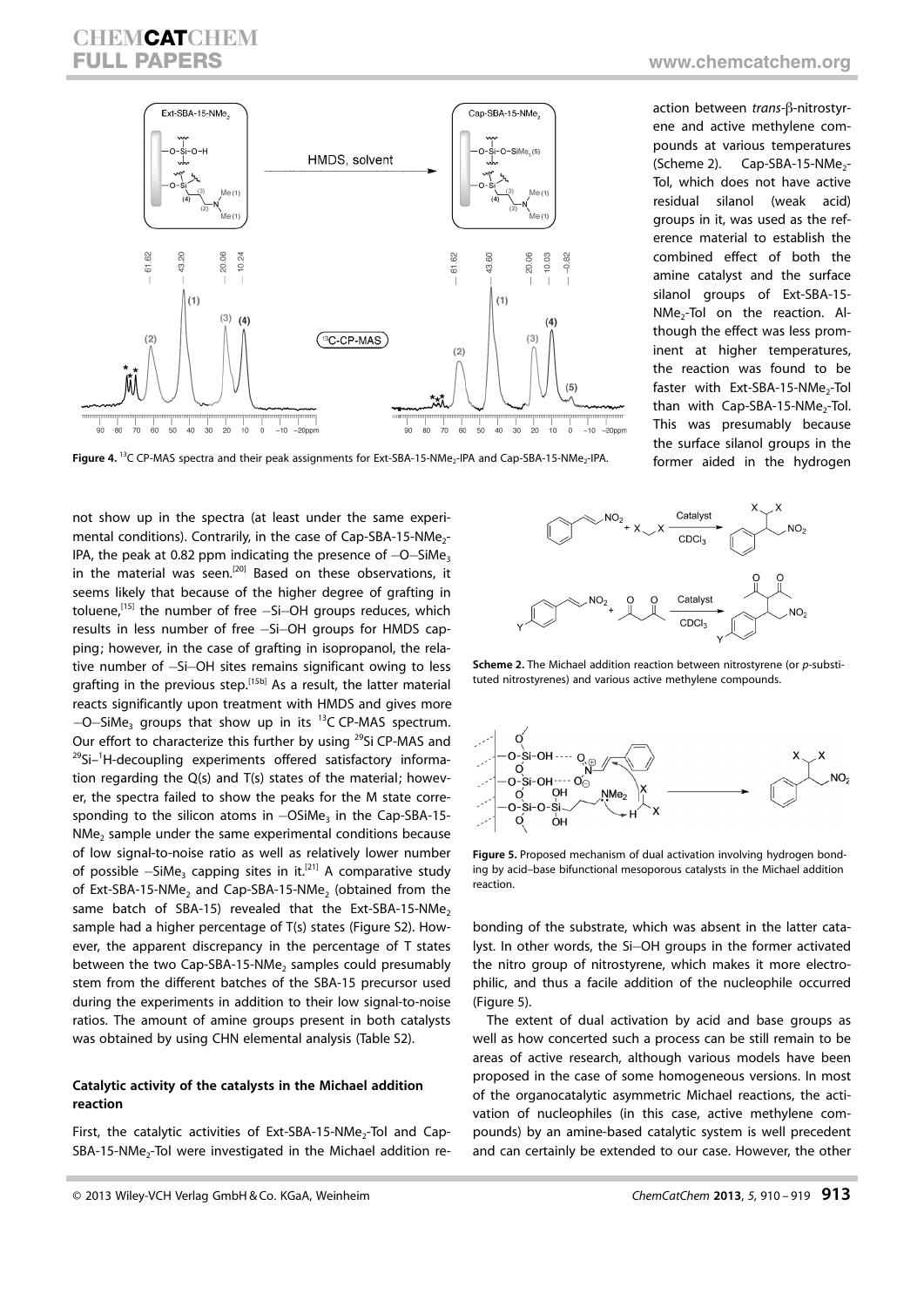# **CHEMCATCHEM**<br>FULL PAPERS

parallel activation mode, that is, the activation of hydrogen bonding, demands further discussion. Of the possible activation modes of an electrophile by an organocatalyst, two types of activation are commonly documented. In one case, an electrophile becomes activated by the formation of an iminium ion, which was generated through the reaction between the electrophile (in this case, Michael acceptor) and the catalyst. In the second case, hydrogen bonding between the catalyst and the Michael acceptor makes the electrophilicity of the acceptor molecule to increase. Although the first activation mode is historically important and offers some great advantages in the context of proline-catalyzed reactions, it is not applicable in the case of tertiary amine-catalyzed reactions. Contrarily, a relatively newer approach, that is, activation through hydrogen bonding, shows better resemblance with our catalytic system. On the basis of the X-ray structures of their alkaloid-based thiourea catalysts along with physical organic studies, Takemoto<sup>[8]</sup> and Jacobsen<sup>[9]</sup> proposed the concept of dual activation through two hydrogen bonds between the urea moiety and the electrophile. However, more recent theoretical study by Pápai and Soós<sup>[22]</sup> showed an alternative approach, which uses the hydrogen bonding with amine as a plausible activation mode. The widely reported double hydrogen bond activation by urea or thiourea has also been challenged by  $Lu<sub>1</sub><sup>[23]</sup>$  who demonstrated that a single hydrogen bond activation of the urea N-H with the electrophile can also catalyze the reaction. In addition, the effects of additive, solvent, and temperature have been studied. However, till the studies by Franz $[12, 14]$  and Mattson,<sup>[13]</sup> silanol as a potential hydrogen-bonding source in homogeneous catalysis remained unexplored because of its propensity toward condensation, which leads to poor stability under normal reaction conditions. In this context, Franz's X-ray crystallographic study of the silanol-activated carbonyl groups along with the theoretical study of the  $pK_a$  of silanols are quite encouraging and the idea of similar hydrogen-bonding activation can easily be extended in case of our heterogeneous version, which thereby allows us to draw one of the possible mechanisms for the heterogeneous Michael reaction. In this case, in spite of the sharp advances in heterogeneous silicasupported catalysis, the investigation of the effect of the surface silanol group as a co-catalyst at molecular levels still poses significant challenges mainly due to the difficulty in comprehending the bonding pattern of these catalytic groups on the surface and the nanoscale pore channels of the materials. Furthermore, compared to homogeneous catalysis, obtaining crystal structures of intermediates in heterogeneous catalysis is difficult. Under these circumstances, the reaction mechanisms are often hypothesized on the basis of information from their homogeneous counterparts. As indicated previously, the detailed mechanistic investigation is beyond the scope of this current article; however, the catalytic results suggest that although activation of the nucleophile with basic groups is required for the reaction, a further rate acceleration can be achieved by the activation of the electrophile through hydrogen bonding using the silanol groups of the mesoporous silica support material. This hydrogen-bonding activation is not operative in the case of Cap-SBA-15-NMe<sub>2</sub>-Tol, because this material

does not have many free or accessible Si-OH groups owing to its treatment with HMDS. The results of these experiments clearly showed that Ext-SBA-15-NMe<sub>2</sub>-Tol, which was not treated with HMDS, could serve as an effective hydrogen-bond donor catalyst for the conjugate addition of various active methylene compounds to trans-ß-nitrostyrene or substituted  $trans$ - $\beta$ -nitrostyrenes.

The variable-temperature <sup>1</sup>H NMR-array technique experiment, which we used here, allowed us to study the catalytic reactions at different temperatures in real time and to obtain kinetic data. The results of the kinetic studies using the variabletemperature <sup>1</sup>H NMR-array technique matched closely with those of our bench-top experiments and eliminated the risk of potential rate difference between NMR and bench-top experimental conditions due to external influences (e.g., stirring), because of the smaller amount of the catalyst used in the former experiment. In addition, based on our current results, the results from this technique seem to be more reliable than those of (our) GC-based experimental catalytic studies for the benchtop reactions. Despite its apparent usefulness, such an experiment for monitoring heterogeneous catalysis is, however, rarely performed, and our work here is one of the first examples that demonstrates the use of such method for probing the catalytic activities of organoamine-functionalized mesoporous heterogeneous catalysts.[24] The catalytic results are presented in Tables 1–3.

Under the reaction conditions, the catalyst with 34.3 µmol of catalytic groups (calculated based on  $\approx$ 3 wt% or  $\approx$  2.14 mmol g<sup>-1</sup> of the amine-functionalized material obtained by elemental analysis) was used for the reaction between 0.2m nitrostyrene and 0.25m active methylene compounds. The reaction between nitrostyrene and malononitrile was completed within 0.3 h at  $0^{\circ}$ C in the presence of the catalyst Ext-SBA-15- $NMe<sub>2</sub>$  (Figure 6), whereas the control experiment without the catalyst showed 80% conversion in 1.5 h at room temperature (Figure S3). The corresponding reactions involving acetylacetone and diethylmalonate as active methylene partners occurred only at a much higher temperature (50 $^{\circ}$ C), which yield-

| <b>Table 1.</b> Catalytic activity of the supported catalyst used in the Michael<br>addition reaction. <sup>[a]</sup> |               |                    |         |     |                                  |                                |
|-----------------------------------------------------------------------------------------------------------------------|---------------|--------------------|---------|-----|----------------------------------|--------------------------------|
| Entry <sup>[b]</sup>                                                                                                  | Catalyst[c,d] | $X^{[e]}$          | т<br>୮୯ | [h] | Conversion <sup>[f]</sup><br>[%] | <b>TOF</b><br>$[h^{-1}]^{[g]}$ |
|                                                                                                                       |               | <b>CN</b>          | 0       | 0.3 | 90                               | 17142                          |
| 2                                                                                                                     |               | <b>CN</b>          | 0       | 0.3 | 80                               | 15238                          |
| 3                                                                                                                     |               | COMe               | 50      | 3   | 85                               | 1619                           |
| 4                                                                                                                     | 2             | COMe               | 50      | 3   | 88                               | 1676                           |
| 5                                                                                                                     |               | CO <sub>2</sub> Et | 50      | 12  | 62                               | 295                            |
| 6                                                                                                                     | $2^{[h]}$     | CO <sub>2</sub> Et | 50      |     |                                  |                                |

[a] Refer to Scheme 2 for the reaction scheme and substituents in the reactants; [b] In each case,  $0.2 \text{ m}$  trans- $6$ -nitrostyrene in CDCI, was used; [c] 16 mg of solid catalyst was used; [d]  $1 =$  Ext-SBA-15-NMe<sub>2</sub>-Tol and  $2 =$ Cap-SBA-15-NMe<sub>2</sub>-Tol (see also Scheme 1); [e] 0.25  $M$  in CDCl<sub>3</sub>; [f] Based on the disappearance of olefinic  ${}^{1}H$  signal in  ${}^{1}H$  NMR; [g] Obtained by using the number of catalytic (amine) groups in moles in the catalyst, which were determined by elemental analysis; [h] Reaction stalled after 4 h with 40% conversion.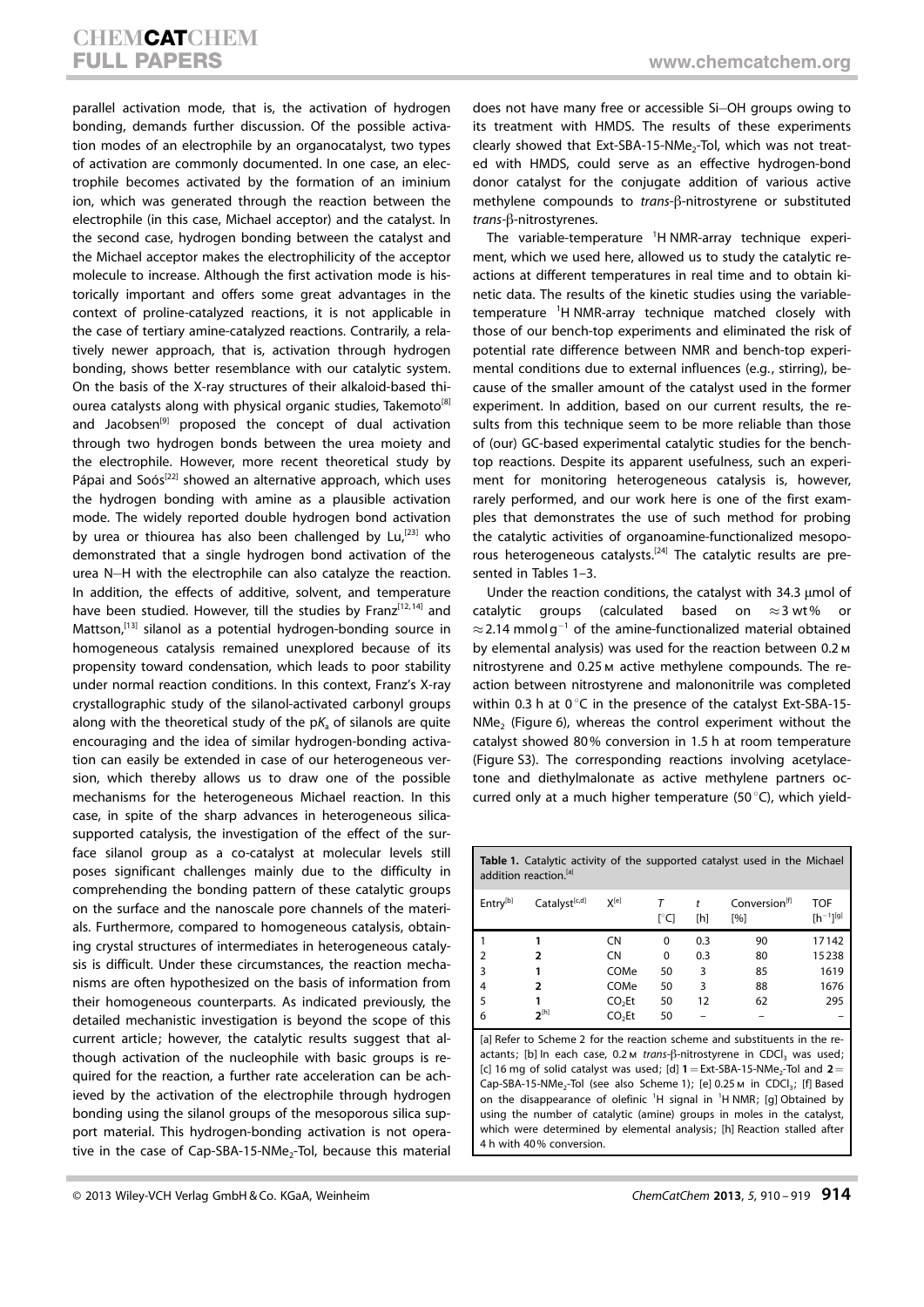| Table 2. Comparison of catalytic activity of the supported catalyst used<br>in the Michael addition reaction. <sup>[a]</sup> |                  |           |      |               |                                                 |
|------------------------------------------------------------------------------------------------------------------------------|------------------|-----------|------|---------------|-------------------------------------------------|
| Entry <sup>[b]</sup>                                                                                                         | Catalyst[c,d]    | $X^{[e]}$ | r°Cl | [h]           | Conversion <sup>[1]</sup><br>$\lceil 96 \rceil$ |
|                                                                                                                              | Ext-SBA-15       | COMe      | 50   |               | $\lt 2$                                         |
| $\overline{2}$                                                                                                               | <b>DATS</b>      | COMe      | 50   | $\mathcal{P}$ | 98                                              |
| $\overline{3}$                                                                                                               | $Ext-SBA-15+TEA$ | COMe      | 50   | $\mathcal{P}$ | 90                                              |
| 4                                                                                                                            |                  | COMe      | 50   | 3             | 85                                              |
| 5                                                                                                                            |                  | COMe      | 50   | 3             | 88                                              |

[a] Refer to Scheme 2 for the reaction scheme and substituents in the reactants; [b] In each case,  $0.2 \text{ m}$  trans- $\beta$ -nitrostyrene in CDCl<sub>3</sub> was used; [c] 16 mg of solid catalyst was used; [d]  $1 = Ext-SBA-15-NMe<sub>2</sub>-Tol$  and  $2 =$ Cap-SBA-15-NMe<sub>2</sub>-Tol (see also Scheme 1), the millimoles of triethylamine (TEA) and 3-(N,N-Dimethylaminopropyl)trimethoxysilane (DATS) were calculated on the basis of the nitrogen content of the catalyst 1; [e] 0.25m in CDCl<sub>3</sub>; [f] Based on the disappearance of olefinic <sup>1</sup>H signal in <sup>1</sup>H NMR.

Table 3. Substrate scope of the supported catalyst used in the Michael addition reaction.<sup>[a]</sup>

| Entry <sup>[b]</sup> | Catalyst <sup>[c,d]</sup>       | V[e]          | r°Cl   | [h] | Conversion<br>$[%]$ <sup>[f]</sup> |
|----------------------|---------------------------------|---------------|--------|-----|------------------------------------|
|                      |                                 |               | 50     |     | 95                                 |
|                      |                                 |               | 50     |     | 75                                 |
|                      |                                 | OMe           | 50     |     | 30                                 |
| $\sim$ $\sim$        | $-1$ $-1$ $-1$<br>$\sim$ $\sim$ | $\sim$ $\sim$ | $\sim$ |     | .                                  |

[a] Refer to Scheme 2b for the reaction scheme and substituents in the reactants: [b] In each case, 0.25 M acetylacetone in CDCL, was used: [c] 16 mg of solid catalyst was used; [d]  $1'$  = Ext-SBA-15-NMe<sub>2</sub>-IPA; [e]  $0.2 \text{ m}$  in CDCl<sub>3</sub>; [f] Based on disappearance of olefinic <sup>1</sup>H signal in <sup>1</sup>h nmr.



Figure 6. Percent conversion of nitrostyrene versus reaction time in the Michael addition reaction between malononitrile and nitrostyrene catalyzed with Ext-SBA-15-NMe<sub>2</sub>-Tol ( $\bullet$ ) and Cap-SBA-15-NMe<sub>2</sub>-Tol ( $\blacksquare$ ).

ed the respective Michael addition products (Figure 7). The trend in reactivity corresponds closely to the  $pK_a$  values of the respective substrates and can be explained by the ease of formation of the carbanions from the substrates. The relative acidity of active methylene compounds in DMSO follows the trend: malononitrile (pK<sub>a</sub> 11.1) > acetylacetone (pK<sub>a</sub> 13.3) > diethylmalonate ( $pK_a$  16.4).<sup>[25]</sup> Hence, in the presence of the amine catalyst (base), the compound with lower  $pK<sub>a</sub>$  showed





Figure 7. Percent conversion of nitrostyrene versus reaction time of Michael addition reaction between active methylene compounds and nitrostyrene catalyzed with Ext-SBA-15-NMe<sub>2</sub>-Tol. Malonitrile ( $\bullet$ ), acetylacetone ( $\bullet$ ), diethylmalonate  $($ ).

greater propensity to form the carbanion (also the nucleophile). Consequently, the reaction between malononitrile and nitrostyrene showed faster reactivity, followed by acetylacetone and finally diethylmalonate (Table 1).

We further investigated the reaction in more detail with the catalysts Ext-SBA-15-NMe<sub>2</sub>-IPA and Cap-SBA-15-NMe<sub>2</sub>-IPA, the tertiary amine catalytic groups of which were grafted in a more polar solvent, isopropyl alcohol. This choice of solvent was, however, not completely arbitrary. It was previously shown by our group that grafting aminosilanes on mesoporous silicas in polar solvents results in lesser amount of amine groups, which leaves behind more accessible silanol groups on the material compared with the one obtained using toluene the more commonly used solvent for organosilane grafting.<sup>[15, 26]</sup> In the presence of Ext-SBA-15-NMe<sub>2</sub>-IPA, the Michael addition between trans-ß-nitrostyrene and malononitrile at  $0^{\circ}$ C showed faster reactivity than its counterpart, which involved the catalyst Ext-SBA-15-NMe<sub>2</sub>-Tol (Figure 8 a). This diminishing catalytic efficiency in the case of Ext-SBA-15-NMe<sub>2</sub>-Tol can be attributed to the fewer silanol (weak acid) sites this material has for dual activation; however, the possibility of aggregation of the catalytic groups or formation of densely populated organoamine groups within the mesopores cannot be ruled out.<sup>[27]</sup> On comparing Ext-SBA-15-NMe<sub>2</sub>-IPA with Cap- $SBA-15-NMe<sub>2</sub>-IPA$ , the latter showed lower catalytic activity, as expected, because of the lesser number of silanol groups present in it to activate nitrostyrene (Figure 8 b). These experiments signify the importance of silanol groups, or conversely spatially isolated amine groups, for dual catalysis. This study was extended to other substrate and catalyst combinations. For instance, a comparative study of the catalytic activity of Ext-SBA-15-NMe<sub>2</sub>-IPA and Ext-SBA-15-NMe<sub>2</sub>-Tol was also performed for the substrate acetylacetone at 50 $\degree$ C, and a similar trend was observed. The reaction was again faster with Ext-SBA-15-NMe<sub>2</sub>-IPA than with Ext-SBA-15-NMe<sub>2</sub>-Tol (Figure S4). Finally, the substrate scope was studied with the catalyst Ext-SBA-15-NMe<sub>2</sub>-IPA, which also showed the same trend as Ext-SBA-15-NMe<sub>2</sub>-Tol (Figure S5).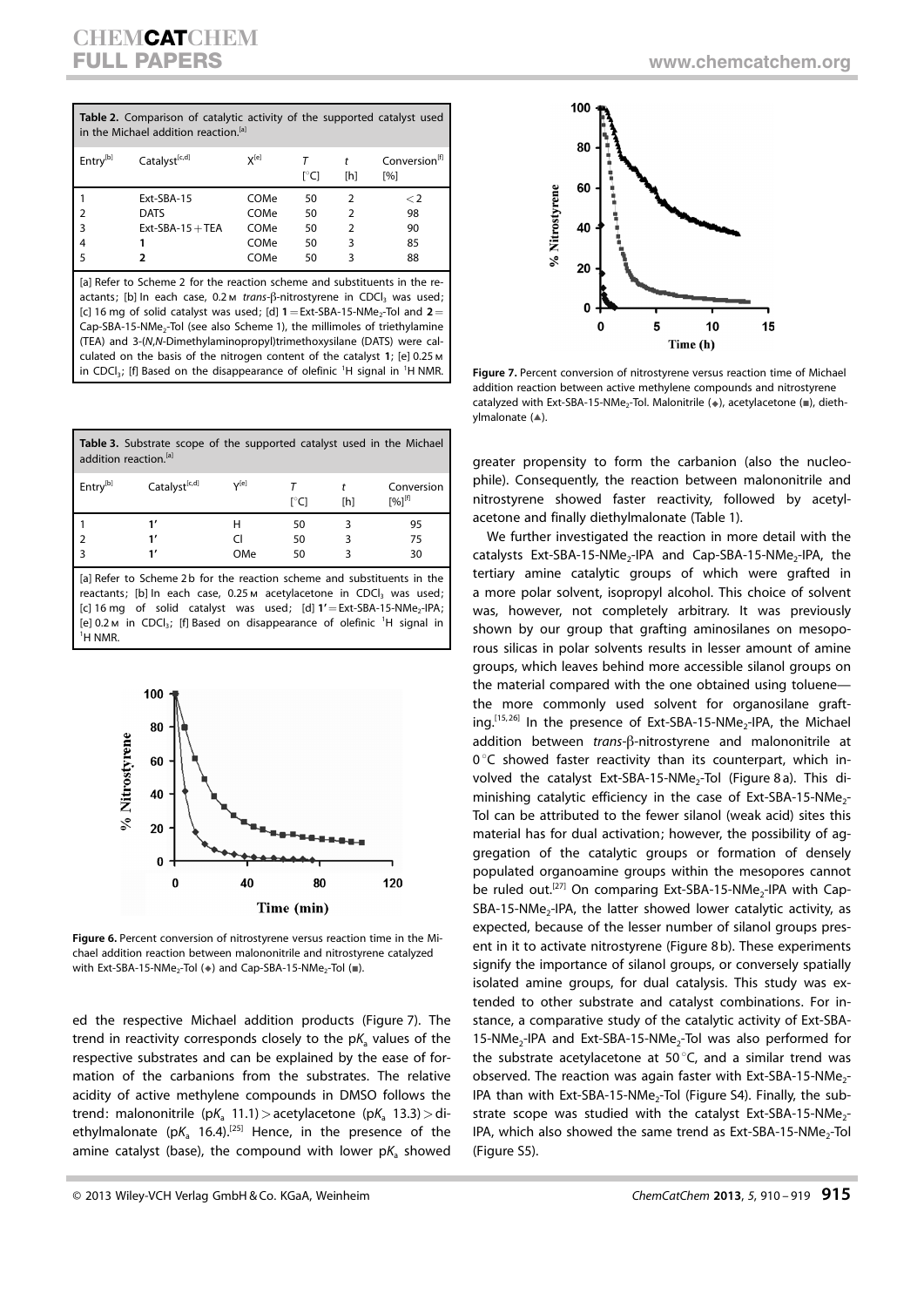

Figure 8. a) Kinetic plot of the Michael addition reaction between nitrostyrene and malononitrile at 0°C catalyzed by Ext-SBA-15-NMe<sub>2</sub>-IPA ( $\bullet$ ) and Ext-SBA-15-NMe<sub>2</sub>-Tol ( $\blacksquare$ ). b) Kinetic plot of the Michael addition reaction between nitrostyrene and malononitrile at 0°C catalyzed by Ext-SBA-15-NMe<sub>2</sub>-IPA ( $\bullet$ ) and Cap-SBA-15-NMe<sub>2</sub>-IPA ( $\blacksquare$ ).

To compare the catalytic activity of the bifunctional catalysts with their corresponding main individual components, we studied the catalytic activity of these different materials in the Michael addition reaction between trans-ß-nitrostyrene and acetylacetone. Acetylacetone was chosen as an active methylene compound because of its slower reactivity, which also allows us to compare the conversion at a higher temperature with reasonable accuracy compared to malononitrile (which reacts at a faster rate even at a lower temperature). Ext-SBA-15 did not show appreciable conversion at 50 $^{\circ}$ C in 3 h (Table 2, entry 1), which suggests that the activation of nitrostyrene by the surface silanol group is not enough to drive the reaction forward. The homogeneous DATS reacted at a faster rate compared with either of the grafted catalysts (Table 2, entry 2). Our attempt to use a physical mixture of SBA-15 and DATS as the catalyst showed unexpected lower activity, presumably because at a higher temperature, grafting of aminosilane on SBA-15 competes with the actual catalysis method. To avoid this undesired reaction, Ext-SBA-15 was mixed with TEA (Table 2, entry 3) and the mixture showed catalytic activity comparable to that of its corresponding homogeneous organosilane catalyst (Table 2, entry 2). Although the homogeneous version is still slightly faster than the heterogeneous catalyst, these results indicate that dual activation by the grafted aminosilane and surface silanol groups is still important for better performance of the heterogeneous catalyst.

With the most active catalyst Ext-SBA-15-NMe<sub>2</sub>-IPA  $(1')$ , we then investigated the substrate scope with different para-substituted nitrostyrenes (Table 3, entry 1). As discussed earlier, the yield of the reaction between nitrostyrene and acetylacetone was very good (95% conversion; see Figure S4) at 50 $\degree$ C in 3 h. However, upon using substituted nitrostyrenes with the substituents at the para-position made the substrate demonstrate different reactivity with acetylacetone because of the change in its electronic properties. For instance, under the same reaction condition, 4-chloro-substituted nitrostyrene reacted at a slower rate compared with its unsubstituted counterpart, which yielded 70% conversion at 50 $\degree$ C in 3 h (Table 3, entry 2). Although the electron-withdrawing halogen group is expected to increase the electrophilicity of the  $\alpha$  carbon of nitrostyrene, the resonance effect  $(+R)$  of chlorine seems to be overriding the inductive effect (-I), which ultimately results in the diminished electrophilicity of the  $\alpha$  carbon of nitrostyrene. This effect becomes more prominent if more electron-donating  $-$ OMe group was substituted at the para-position of nitrostyrene because this substrate gave only 30% conversion under the same reaction conditions.

Compared to the previous studies of heterogeneous catalysts for Michael addition reactions, the catalyst reported here is found to be more active. In previous studies using silicabased amino-functionalized catalysts, high temperatures and long reaction times were used to obtain comparable or much lower yields. For example, the Michael addition reaction between nitroalkane and  $\alpha$ , $\beta$ -unsaturated ketone in the presence of an MCM-41-based amine catalyst (with a loading of 50 mg) yielded 96% product at 90 $^{\circ}$ C in 20 h.<sup>[28]</sup> In another study, using a high reaction temperature of  $140^{\circ}$ C and reaction time of 8 h, a conversion of 92% was achieved in an intermolecular Michael addition reaction between benzaldehyde and 2'-hydroxyacetonphenone catalyzed by an amine-functionalized SBA-type catalyst.<sup>[29]</sup> The Michael addition of nitroalkane to  $\alpha$ , $\beta$ -unsaturated ketone, catalyzed by using the N,N-dimethyl-3-aminopropyl-derivatized hexagonal mesoporous silica catalyst, gave a yield of 70% in 3 h under reflux conditions.<sup>[30]</sup> In our case, all the reactions were performed either at  $0^{\circ}$ C or at  $50^{\circ}$ C to achieve excellent conversion. For example, with the most reactive substrate malononitrile, Ext-SBA-15-NMe<sub>2</sub> (only 16 mg) catalyzed the reaction to completion at  $0^{\circ}$ C in 0.3 h. These comparative results are listed in Table S2.

Recyclability studies using such a small amount of catalyst (16 mg) were challenging under NMR kinetic conditions mainly because of poor recovery of the catalyst at the end of the reaction after each cycle. To overcome these difficulties, a different approach was adopted. For the initial recyclability studies, the reaction between nitrostyrene and acetylacetone using the catalyst Ext-SBA-15-NMe<sub>2</sub>-Tol at 50 $^{\circ}$ C for 2 h was performed on a larger scale (5 times than what was used in the catalytic studies above) on bench-top in parallel to the usual catalytic reaction under NMR condition. The catalyst for the bench-top reaction was isolated by centrifugation. At this moment, we

<sup>-</sup> 2013 Wiley-VCH Verlag GmbH & Co. KGaA, Weinheim ChemCatChem 2013, 5, 910 – 919 916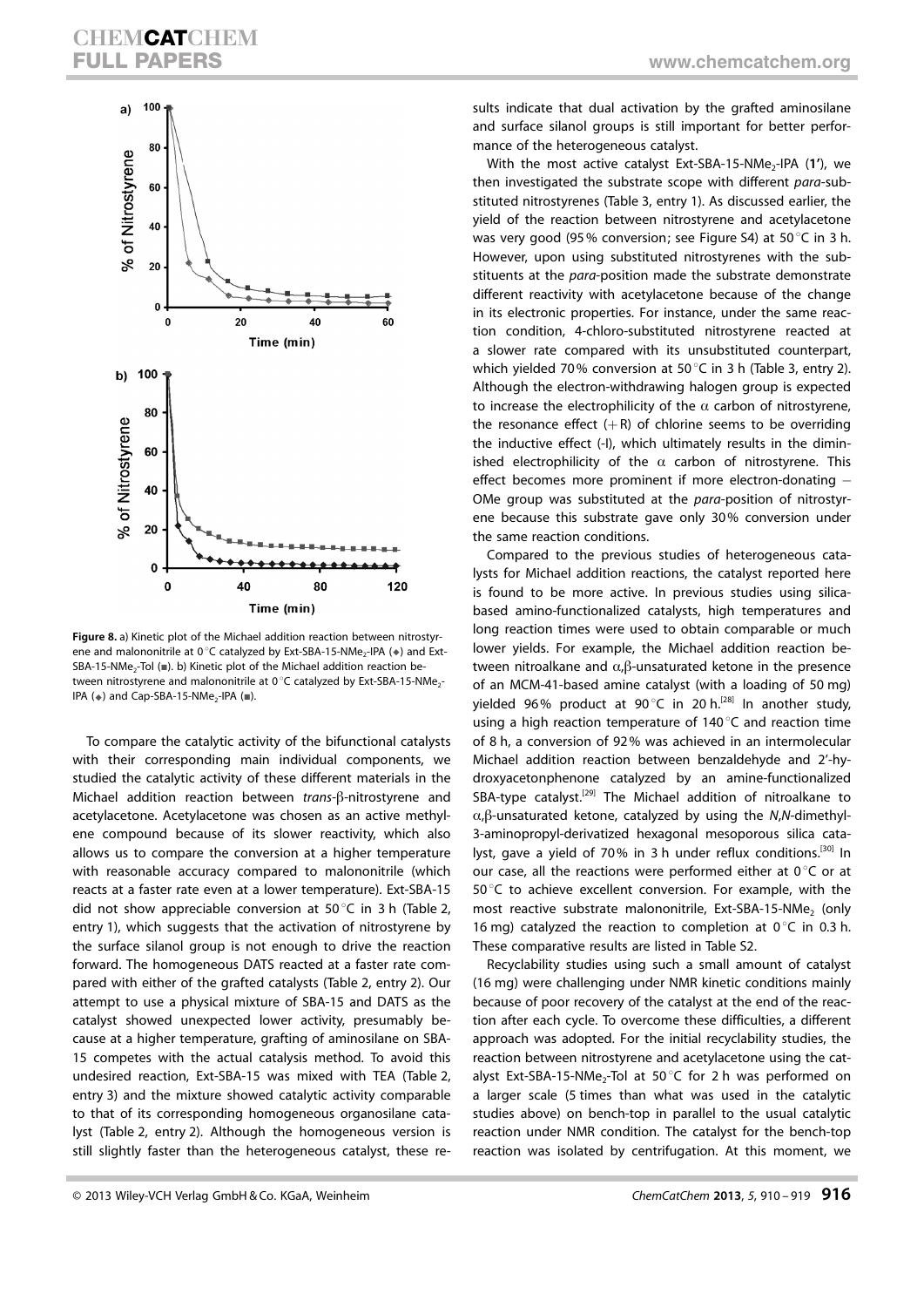faced difficulty in removing the pale yellow color of the solid, which seemed to be coming from either the intermediate or final products adsorbed on the surface of the catalyst. At this stage, washing with CDCI<sub>3</sub>, chloroform, dichloromethane, di $chloromethane+TEA$  (to remove the acid species generated during the reaction), ether, and water did not help much. The situation improved a little when we used alcohols, as they could remove most of the yellowish color from the catalyst. After several attempts with different solvents as well as their different combinations, acetone worked best, and after thorough washing with acetone (at least 5 times), the catalyst was dried and used for the next cycle. From this recovered catalyst, 16 mg was used for NMR kinetic studies, in which the reaction was performed under the original catalytic conditions and the rest of the catalyst was utilized for the same reaction but under bench-top reaction conditions. The same washing process was repeated for the subsequent cycles.

The reaction between nitrostyrene and acetylacetone at 50°C showed 70% conversion to the desired Michael product in 2 h. After second, third, and fourth cycles of reactions, the reaction with the recycled catalyst gave 62, 60, and 68% conversion of nitrostyrene, respectively (Figure 9). The TEM image



Figure 9. Recyclability results of the Michael addition reaction between nitrostyrene and acetylacetone at 50 °C catalyzed by Ext-SBA-15-NMe<sub>2</sub>-Tol (1). Conversions of nitrostyrene were reported after 2 h based on the <sup>1</sup>H NMR integration of each array of experiment.

of the catalyst after the third cycle showed that the mesostructure of the recycled catalyst remained intact (Figure S6). The relatively lower catalytic activity with the recycled catalysts could stem from (1) the presence of catalyst-bound reactants/ products (which was difficult even after several acetone wash) and/or (2) the incomplete removal of acid species generated during the reaction, which thereby decreased the active catalytic sites as well as the amount of the total catalyst. Although our recyclability studies did not reproduce the yield and conversion the way we wanted (possibly owing to the reasons stated above), our improved washing process with acetone can offer additional advantages for other heterogeneous catalysts, which often suffer from the complete lack of recyclability. However, during the washing process, the compatibility between acetone (the solvent) and the functional groups on the

catalytic surface has to be addressed very carefully (e.g., for our primary and secondary amine catalysts,<sup>[15,26]</sup> acetone cannot be used as a solvent to wash the catalyst because it will react with amine groups and form imine/iminium species, which could be difficult to eliminate). We believe that further systematic investigation is possible to completely remove any undesired species bound on the catalysts effectively without decreasing the catalytic activity, as shown here.

#### Conclusions

In conclusion, we have described the synthesis of efficient mesoporous nanocatalysts for the Michael addition reaction by postgrafting of organoamine groups onto the surfaces of mesoporous silica. The synthesis of these nanocatalysts was achieved by reacting aminosilanes with mesoporous silica in either toluene or isopropyl alcohol. The catalysts with tertiary amine and enough silanol (weak acid) groups were found to demonstrate cooperative catalytic properties and thereby more efficient catalytic activities than the corresponding materials containing no active silanol groups. Furthermore, the catalysts were investigated with different active methylene compounds as nucleophiles to study the scope of the catalytic reaction and the versatility of the catalysts. The reactions were observed to be the fastest with malononitrile. In addition to their high catalytic activity, the catalysts reported here have many advantages, such as their ease of separation from reaction mixtures and greater shelf life as well good recyclability with insignificant loss of catalytic activity.

#### Experimental Section

#### Materials and reagents

Poly(ethylene glycol)-block-poly(propylene glycol)-block-poly(ethylene glycol) copolymer (Pluronic 123, with an average molecular mass of  $\approx$  5800) was obtained from BASF. Tetraethylorthosilicate, hexamethyldisilazane (HMDS), malononitrile, acetylacetone, diethylmalonate, trans-ß-nitrostyrene, triethylamine (TEA), dichloromethane, ethylacetate, hexane, acetone, isopropyl alcohol, and toluene were purchased from Sigma–Aldrich. Hydrochloric acid (36.5%) was obtained from Fischer Scientific. 3-(N,N-Dimethylaminopropyl)trimethoxysilane (DATS) was received from Gelest, Inc. Deuterated chloroform (CDCl<sub>3</sub>) was obtained from Cambridge Isotope Laboratories.

#### Instrumentation

Analytical TLC was performed on EM Reagent 0.25 mm silica gel 60  $F_{254}$  plates, which were obtained from VWR. Visualization was accomplished with UV light and freshly prepared  $KMnO<sub>4</sub>$  stain. <sup>1</sup>H NMR spectra were recorded on Varian VNMRS 400 MHz and Varian VNMRS 500 MHz instruments, and the spectra were reported and compared with the literature value (in ppm) by using solvent as an internal standard (CDCl<sub>3</sub> at 7.26 ppm). For kinetic studies at different temperatures, the "pad"-macro (pre-acquisition delay) command (built in vnmrj, version 2.1B) was used. The integration data for kinetic studies at different time points were processed by using vnmrj and plotted by using Microsoft Excel. Nitrogen gas adsorption–desorption measurements were performed on Micromer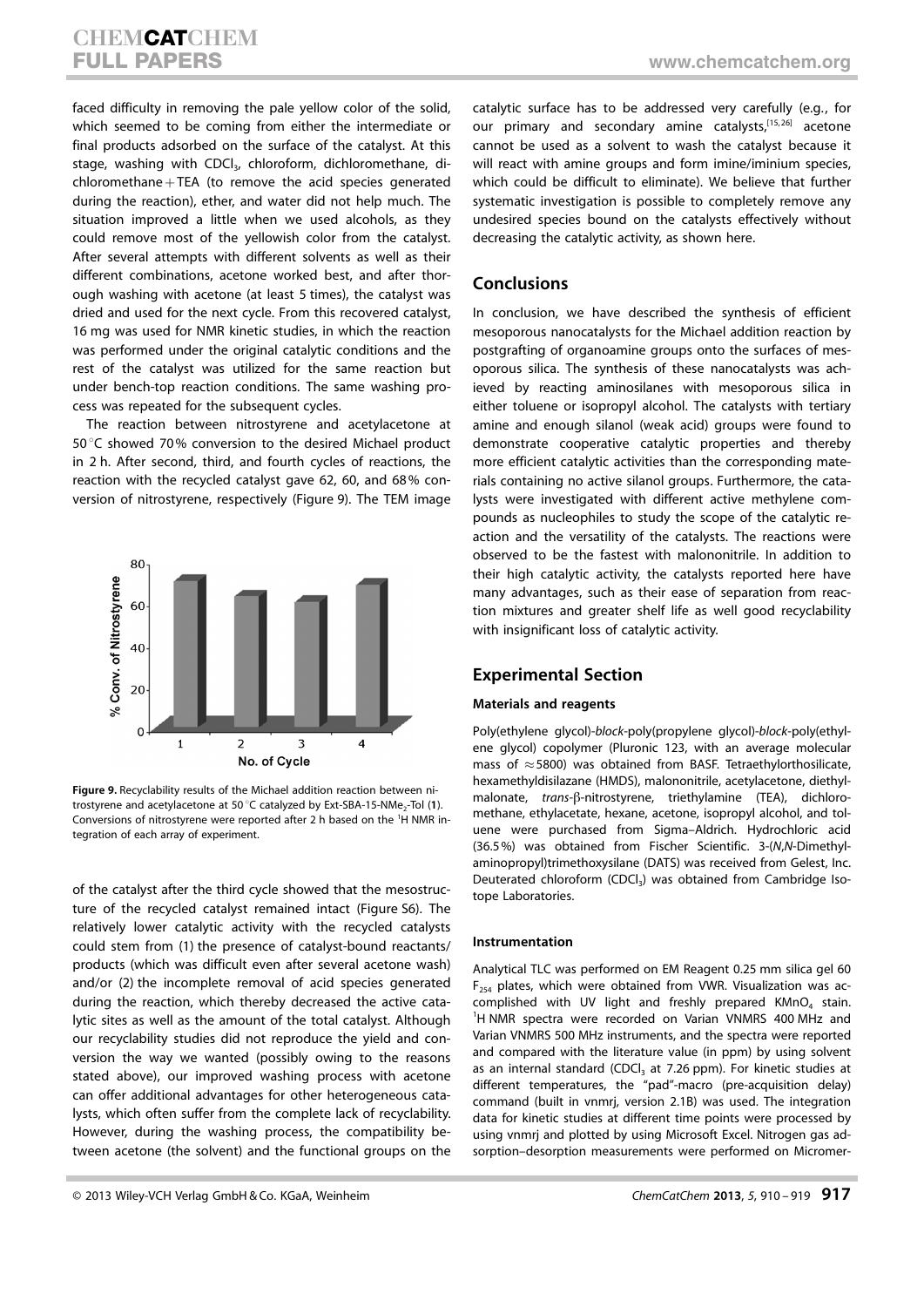itics Tristar 3000 volumetric adsorption analyzer after degassing the samples at 160 $^{\circ}$ C for 12 h. The powder XRD patterns of the materials were measured by a Histar diffractometer at 295 K by using monochromatized  $CuK_a$  radiation. Thermogravimetric analysis (TGA) or decomposition profiles of mesoporous materials were acquired with a Q50 thermogravimetric analyzer. The TGA data were collected under nitrogen atmosphere (60 cm<sup>3</sup>min<sup>-1</sup>) in the temperature range of 25-700 °C (heating rate:  $10\degree$ Cmin<sup>-1</sup>). The solid-state <sup>13</sup>C (100.64 MHz) and <sup>29</sup>Si (79.51 MHz) NMR spectra were acquired by using a Bruker 400 MHz solid-state NMR spectrometer containing a 3.2 mm bore HXY Bruker probe operating in the HX mode at 298 K. For <sup>13</sup>C CP-MAS NMR experiments, 10.0 kHz spin rate, 3 s recycle delay, 2 ms contact time,  $\pi/2$  pulse width of 5  $\mu$ s (at 66 W), and at least 16 K scans using the SPINAL-64  $^1$ H decoupling method were used. For the <sup>29</sup>Si NMR experiments, 10.0 kHz spin rate, 10 s recycle delay, 5 ms contact time,  $\pi/2$  pulse width of 5 µs (at 25.5 W), and at least 16 K scans using the SPINAL-64 <sup>1</sup>H decoupling method were used. The  $^{13}$ C and  $^{29}$ Si chemical shifts were referenced by using adamantine and standard silica sample, respectively, as external standards. The spectra were processed in Bruker's TopSpin (version 3.1) by using conventional techniques, and a 50 Hz of line broadening window function was applied to all the spectra. For future convenience, details of representative "acquisition" parameters have been included in the Supporting Information.

#### Synthesis of SBA-15 mesoporous silica material

SBA-15 was synthesized by using the templating agent Pluronic 123 in an acid solution, as reported previously by Zhao et al.<sup>[16d]</sup> Typically, a solution of Pluronic 123/2m HCl/tetraethylorthosilicate/ H<sub>2</sub>O (2:12:4.3:26, mass ratio in grams) was prepared and stirred at 40 $\degree$ C for 24 h. The solution was then aged at 65 $\degree$ C for another 24 h. The resulting solution was filtered, and the solid material was washed with a large amount of water, which produced a material labeled as "as-synthesized mesostructured SBA-15". The as-synthesized mesostructured SBA-15 (4 g) was then dispersed in ethanol (400 mL) and diethyl ether (400 mL) and stirred at 50 $^{\circ}$ C for 5 h to remove the surfactant. After filtration and washing with ethanol, the final solid material was dried in oven, which gave SBA-15 mesoporous silica.

#### Synthesis of tertiary amine-functionalized SBA-15 mesoporous silica

The dried mesoporous SBA-15 sample (500 mg) was stirred with excess DATS (3.68 mmol, 1.5 mL) in anhydrous toluene (Tol; 250 mL) or anhydrous isopropyl alcohol (IPA) at 80 $\degree$ C for 6 h. The solution was filtered, and the residue was washed with toluene  $(3 \times 20 \text{ mL})$  or isopropyl alcohol and then ethanol and finally air dried. The resulting dried samples, which contained tertiary amine catalytic groups and residual silanol groups in them, were labeled as Ext-SBA-15-NMe<sub>2</sub>-Tol (1) and Ext-SBA-15-NMe<sub>2</sub>-IPA (1'), respectively. Notably, the relative ratios of the two groups in the two materials were, however, different (i.e., the sample grafted in isopropyl alcohol will have more surface silanols than the one grafted in toluene $^{[15]}$ ; see the Discussion section for details).

#### Capping the silanol groups of tertiary amine-functionalized SBA-15 mesoporous silica

To prepare a control sample containing the tertiary amine catalytic groups but no active residual silanol groups in it, either Ext-SBA-15-NMe<sub>2</sub>-Tol or Ext-SBA-15-NMe<sub>2</sub>-IPA (200 mg) was suspended in toluene (11.5 mL) and HMDS (1.5 mL); the solution was then stirred at RT for 6 h to functionalize the external Si-OH groups of Ext-SBA-15-NMe<sub>2</sub> with  $-SiMe<sub>3</sub>$  groups. The solid samples were recovered by filtration, washed with toluene and ethanol, and finally air dried. The resulting samples, the accessible silanol groups of which were capped with methyl groups, were labeled as Cap-SBA-15-  $NMe<sub>2</sub>-Tol$  (2) and Cap-SBA-15-NMe<sub>2</sub>-IPA (2'), respectively.

#### Michael addition reaction

The Michael addition reaction was performed in both reaction flasks and NMR tubes. The latter allowed us to monitor the reaction progress and to reliably quantify the percentage conversion of the reaction directly in real time at different temperatures by using NMR spectroscopy. In a typical Michael addition experiment, an NMR tube was charged with either Ext-SBA-15-NMe<sub>2</sub> or Cap-SBA-15-NMe<sub>2</sub> (16 mg) and dried at 80 $^{\circ}$ C for 30 min. The NMR spectrometer was then set up at the desired temperature. Freshly prepared stock solution (in CDCl<sub>3</sub>) of trans- $\beta$ -nitrostyrene (1 equiv, 0.2 m in the NMR tube) and the corresponding active methylene compound (1.25 equiv, 0.25  $M$  in the NMR tube) in CDCl<sub>3</sub> (total volume of 0.6 mL) were added to the NMR tube, capped (sealed with parafilm), and shaken well. For an experiment at  $0^{\circ}$ C, this addition was performed in an ice bath and transferred quickly to the spectrometer. The tube was inserted into the spectrometer, and the reaction was monitored by following the disappearance of olefinic proton peaks of the starting materials in <sup>1</sup>H NMR.

## Acknowledgements

T.A. gratefully acknowledges the financial assistance provided by the US National Science Foundation (grant numbers CAREER CHE-1004218 and NSF DMR-0968937), the NSF-American Competitiveness and Innovation Fellowships (NSF-ACIF), and the NSF Creativity Award. We thank Dr. Thomas J. Emge for powder XRD analysis.

Keywords: acid-base catalyst  $\cdot$  bifunctional nanocatalyst  $\cdot$ heterogeneous catalysis · mesoporous materials · Michael addition

- [1] a) A. Michael, [J. Prakt.](http://dx.doi.org/10.1002/prac.18940490103) Chem. 1887, 35, 349-356; b) A. Michael, J. Prakt. [Chem.](http://dx.doi.org/10.1002/prac.18940490103) 1894, 49, 20-29.
- [2] a) A. Alexakis, Asymmetric Organocopper Chemistry: Cu-Catalyzed Conjugate Addition and Allylic Substitution (Ch. 4), in Methodologies in Asymmetric Catalysis, (Ed.: S. V. Malhotra), American Chemical Society, Washington D.C., 2004, pp. 43-59; b) A. Alexakis, J. E. Bäckvall, N. Krause, O. Pàmies, M. Diéquez, [Chem. Rev.](http://dx.doi.org/10.1021/cr0683515) 2008, 108, 2796-2823; c) D. A. Evans, D. S. Johnson, [Org. Lett.](http://dx.doi.org/10.1021/ol990113r) 1999, 1[, 595 – 598](http://dx.doi.org/10.1021/ol990113r); d) D. A. Evans, T. Rovis, J. S. Johnson, [Pure Appl. Chem.](http://dx.doi.org/10.1351/pac199971081407) 1999, 71, 1407-1415; e) D. A. Evans, T. Rovis, M. C. Kozlowski, J. S. Tedrow, [J. Am. Chem. Soc.](http://dx.doi.org/10.1021/ja983864h) 1999, 121, 1994 – 1995; f) D. A. Evans, M. C. Willis, J. N. Johnston, [Org. Lett.](http://dx.doi.org/10.1021/ol9901570) 1999, 1[, 865 – 868](http://dx.doi.org/10.1021/ol9901570); g) D. A. Evans, T. Rovis, M. C. Kozlowski, C. W. Downey, J. S. Tedrow, [J.](http://dx.doi.org/10.1021/ja002246+) [Am. Chem. Soc.](http://dx.doi.org/10.1021/ja002246+) 2000, 122, 9134 – 9142; h) J. S. Johnson, D. A. Evans, [Acc.](http://dx.doi.org/10.1021/ar960062n) [Chem. Res.](http://dx.doi.org/10.1021/ar960062n) 2000, 33, 325 – 335; i) D. A. Evans, K. A. Scheidt, J. N. Johnston, M. C. Willis, [J. Am. Chem. Soc.](http://dx.doi.org/10.1021/ja010302g) 2001, 123, 4480 – 4491.

<sup>© 2013</sup> Wiley-VCH Verlag GmbH & Co. KGaA, Weinheim  $\overline{C}$  ChemCatChem 2013, 5, 910 – 919  $\overline{918}$